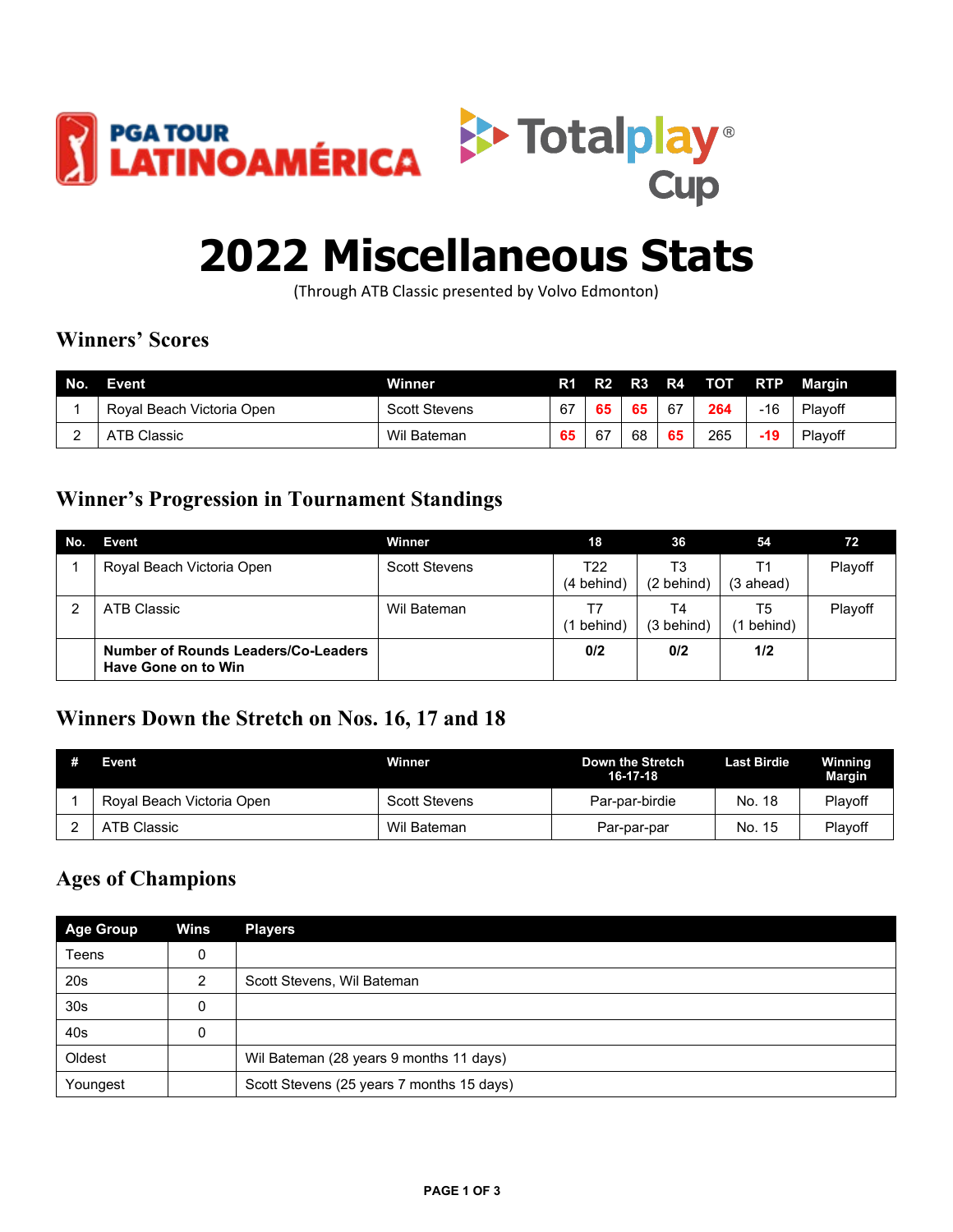|      | Tournament                | Winner              |            | <b>Birthdate</b> Age at Time of Victory |
|------|---------------------------|---------------------|------------|-----------------------------------------|
| 6/5  | Roval Beach Victoria Open | <b>Scott Sevens</b> | 10/21/1996 | 25 years, 7 months, 15 days             |
| 6/19 | ATB Classic               | Wil Bateman         | 9/8/1993   | 28 years, 9 months, 11 days             |

# **Points List, Week to Week**

| # | Week                      | Leader               | Points | Weeks at No. 1 |
|---|---------------------------|----------------------|--------|----------------|
|   | Roval Beach Victoria Open | <b>Scott Stevens</b> | 500    |                |
| - | <b>ATB Classic</b>        | Wil Bateman          | 531    |                |

# **Round-By-Round Leaders: (score/to par/lead)**

| Event                     | Round 1                                                                                                                             | Round 2                       | Round 3                                                                               | Round 4                                                                         |
|---------------------------|-------------------------------------------------------------------------------------------------------------------------------------|-------------------------------|---------------------------------------------------------------------------------------|---------------------------------------------------------------------------------|
| Royal Beach Victoria Open | Michael Blair<br>Gavin Hall<br>$(63/-7/1$ ahead)                                                                                    | Yi Cao<br>(130/-10/1 ahead)   | Cooper Dossey<br><b>Scott Stevens</b><br>(197/-13/3 ahead)                            | <b>Scott Stevens</b><br>Jake Knapp<br>(264/-16/Won in playoff)                  |
| ATB Classic               | <b>Brian Carlson</b><br>John Duthie<br>lan Holt<br>Cooper Musselman<br><b>Rhett Rasmussen</b><br>Samuel Saunders<br>(64/-7/1 ahead) | lan Holt<br>(129/-13/2 ahead) | Jonathan Hardee<br>Joe Highsmith<br>Jorge Villar<br>Danny Walker<br>(199/-14/1 ahead) | <b>Wil Bateman</b><br>Joe Highsmith<br>Jorge Villar<br>(265/-19/Won in playoff) |
|                           | 0/2                                                                                                                                 | 0/2                           | 1/2                                                                                   |                                                                                 |

# **Alphabetical Round-By-Round Leaders: (round/lead)**

| <b>Player</b>          | <b>Event</b>              | R <sub>1</sub> | R <sub>2</sub> | R3    | R4         |
|------------------------|---------------------------|----------------|----------------|-------|------------|
| Wil Bateman            | <b>ATB Classic</b>        |                |                |       | <b>Won</b> |
| <b>Michael Blair</b>   | Royal Beach Victoria Open | 2-way          |                |       |            |
| Yi Cao                 | Royal Beach Victoria Open |                | Solo           |       |            |
| <b>Brian Carlson</b>   | <b>ATB Classic</b>        | 6-way          |                |       |            |
| Cooper Dossey          | Royal Beach Victoria Open |                |                | 2-way |            |
| John Duthie            | <b>ATB Classic</b>        | 6-way          |                |       |            |
| Gavin Hall             | Royal Beach Victoria Open | 2-way          |                |       |            |
| Jonathan Hardee        | <b>ATB Classic</b>        |                |                | 4-way |            |
| Joe Highsmith          | <b>ATB Classic</b>        |                |                | 4-way | Playoff    |
| lan Holt               | <b>ATB Classic</b>        | 6-way          | Solo           |       |            |
| Jake Knapp             | Royal Beach Victoria Open |                |                |       | Playoff    |
| Cooper Musselman       | <b>ATB Classic</b>        | 6-way          |                |       |            |
| <b>Rhett Rasmussen</b> | <b>ATB Classic</b>        | 6-way          |                |       |            |
| <b>Samuel Saunders</b> | <b>ATB Classic</b>        | 6-way          |                |       |            |
| <b>Scott Stevens</b>   | Royal Beach Victoria Open |                |                | 2-way | <b>Won</b> |
| Jorge Villar           | <b>ATB Classic</b>        |                |                | 4-way | Playoff    |
| Danny Walker           | <b>ATB Classic</b>        |                |                | 4-way |            |